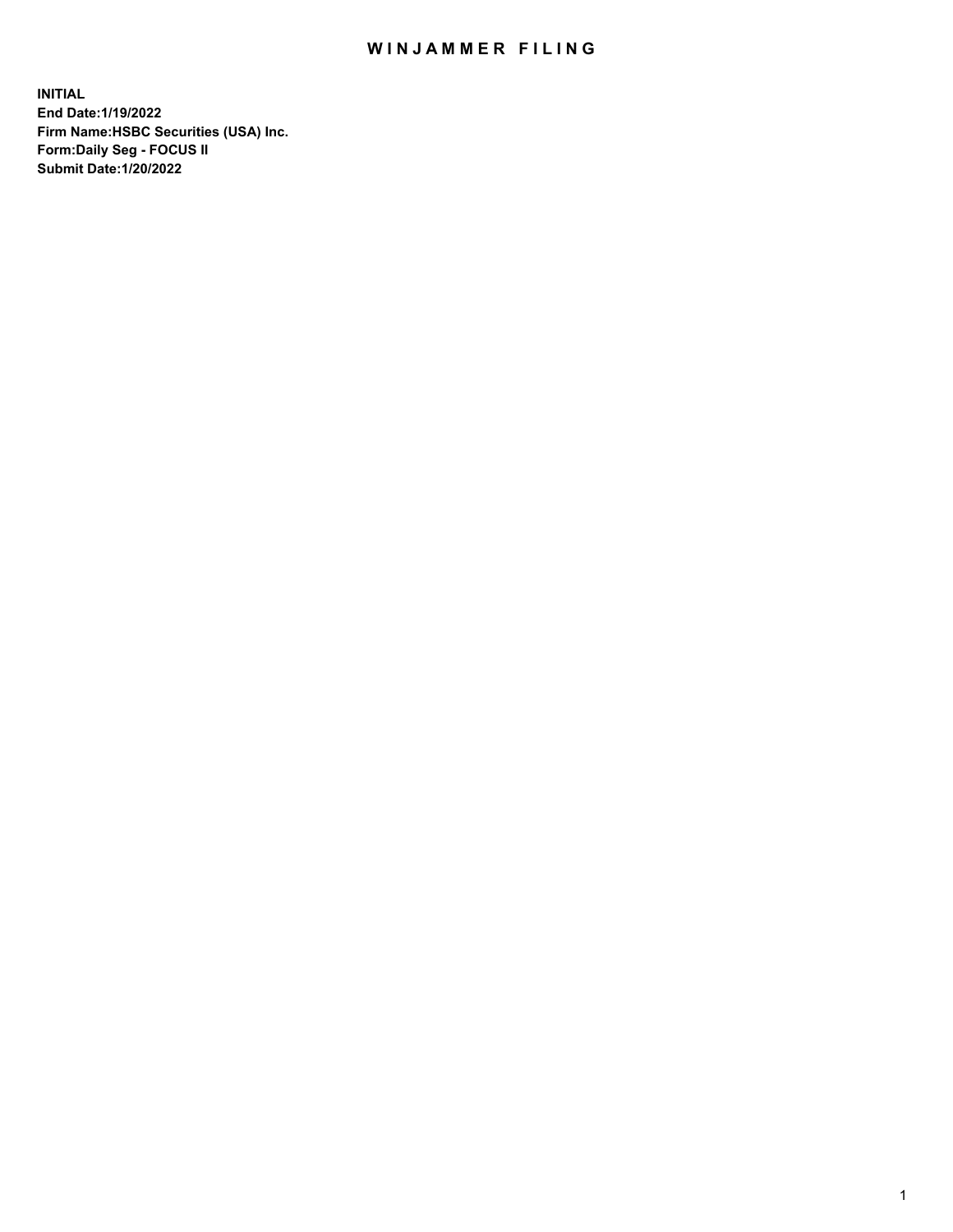**INITIAL End Date:1/19/2022 Firm Name:HSBC Securities (USA) Inc. Form:Daily Seg - FOCUS II Submit Date:1/20/2022 Daily Segregation - Cover Page**

| Name of Company                                                                                                                                                                                                                                                                                                               | <b>HSBC Securities (USA) Inc.</b>                           |
|-------------------------------------------------------------------------------------------------------------------------------------------------------------------------------------------------------------------------------------------------------------------------------------------------------------------------------|-------------------------------------------------------------|
| <b>Contact Name</b>                                                                                                                                                                                                                                                                                                           | <b>Michael Vacca</b>                                        |
| <b>Contact Phone Number</b>                                                                                                                                                                                                                                                                                                   | 212-525-7951                                                |
| <b>Contact Email Address</b>                                                                                                                                                                                                                                                                                                  | michael.vacca@us.hsbc.com                                   |
| FCM's Customer Segregated Funds Residual Interest Target (choose one):<br>a. Minimum dollar amount: ; or<br>b. Minimum percentage of customer segregated funds required:% ; or<br>c. Dollar amount range between: and; or<br>d. Percentage range of customer segregated funds required between:% and%.                        | 106,000,000<br><u>0</u><br>0 <sub>0</sub><br>0 <sub>0</sub> |
| FCM's Customer Secured Amount Funds Residual Interest Target (choose one):<br>a. Minimum dollar amount: ; or<br>b. Minimum percentage of customer secured funds required:%; or<br>c. Dollar amount range between: and; or<br>d. Percentage range of customer secured funds required between: % and %.                         | 15,000,000<br><u>0</u><br>0 <sub>0</sub><br>0 <sub>0</sub>  |
| FCM's Cleared Swaps Customer Collateral Residual Interest Target (choose one):<br>a. Minimum dollar amount: : or<br>b. Minimum percentage of cleared swaps customer collateral required:%; or<br>c. Dollar amount range between: and; or<br>d. Percentage range of cleared swaps customer collateral required between:% and%. | 61,000,000<br><u>0</u><br>00<br>00                          |

Attach supporting documents CH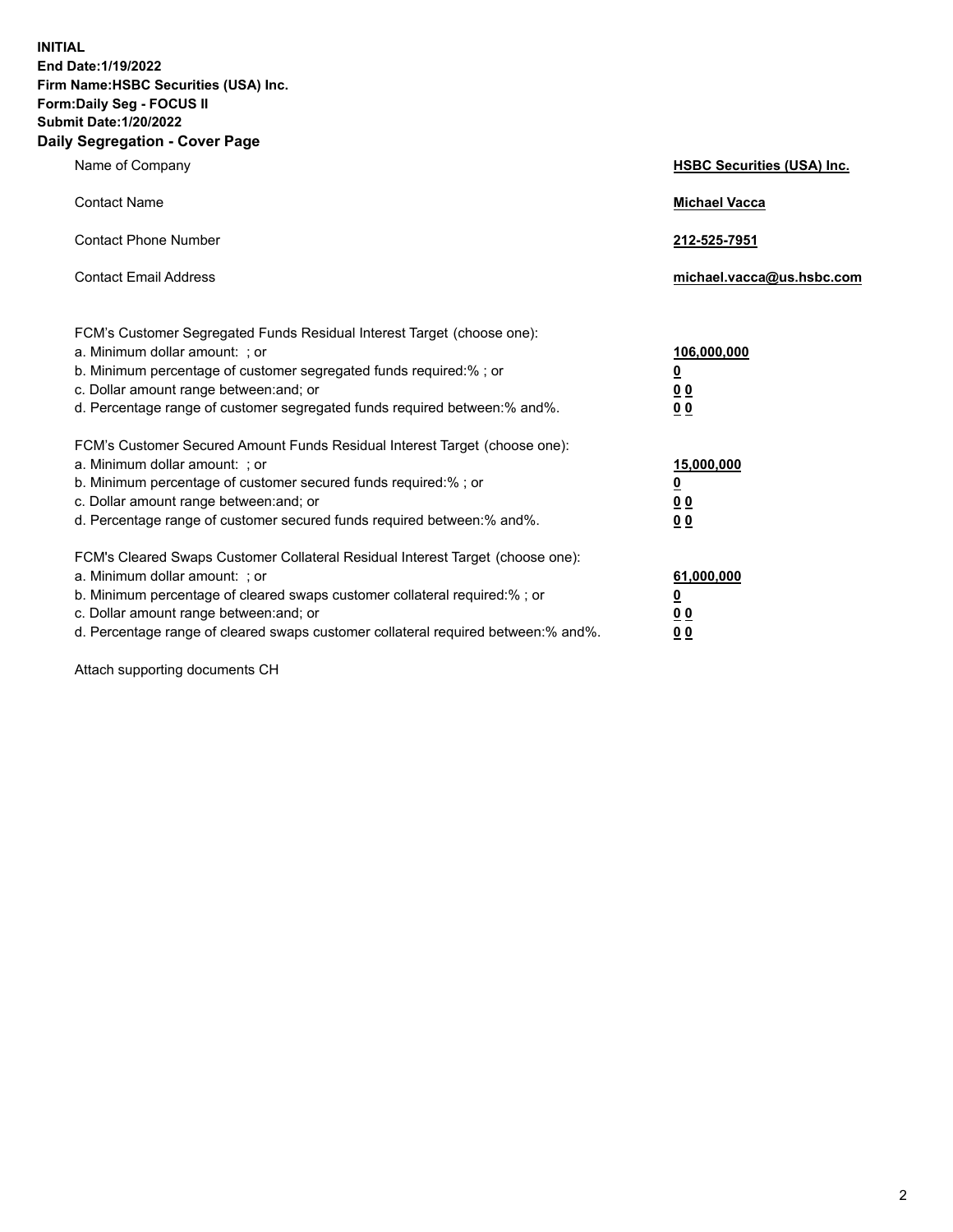**INITIAL End Date:1/19/2022 Firm Name:HSBC Securities (USA) Inc. Form:Daily Seg - FOCUS II Submit Date:1/20/2022 Daily Segregation - Secured Amounts** Foreign Futures and Foreign Options Secured Amounts Amount required to be set aside pursuant to law, rule or regulation of a foreign government or a rule of a self-regulatory organization authorized thereunder **0** [7305] 1. Net ledger balance - Foreign Futures and Foreign Option Trading - All Customers A. Cash **122,765,613** [7315] B. Securities (at market) **22,997,672** [7317] 2. Net unrealized profit (loss) in open futures contracts traded on a foreign board of trade **-6,814,969** [7325] 3. Exchange traded options a. Market value of open option contracts purchased on a foreign board of trade **0** [7335] b. Market value of open contracts granted (sold) on a foreign board of trade **0** [7337] 4. Net equity (deficit) (add lines 1. 2. and 3.) **138,948,316** [7345] 5. Account liquidating to a deficit and account with a debit balances - gross amount **54,427** [7351] Less: amount offset by customer owned securities **-54,251** [7352] **176** [7354] 6. Amount required to be set aside as the secured amount - Net Liquidating Equity Method (add lines 4 and 5) **138,948,492** [7355] 7. Greater of amount required to be set aside pursuant to foreign jurisdiction (above) or line 6. **138,948,492** [7360] FUNDS DEPOSITED IN SEPARATE REGULATION 30.7 ACCOUNTS 1. Cash in banks A. Banks located in the United States **15,245,084** [7500] B. Other banks qualified under Regulation 30.7 **0** [7520] **15,245,084** [7530] 2. Securities A. In safekeeping with banks located in the United States **22,997,672** [7540] B. In safekeeping with other banks qualified under Regulation 30.7 **0** [7560] **22,997,672** [7570] 3. Equities with registered futures commission merchants A. Cash **0** [7580] B. Securities **0** [7590] C. Unrealized gain (loss) on open futures contracts **0** [7600] D. Value of long option contracts **0** [7610] E. Value of short option contracts **0** [7615] **0** [7620] 4. Amounts held by clearing organizations of foreign boards of trade A. Cash **0** [7640] B. Securities **0** [7650] C. Amount due to (from) clearing organization - daily variation **0** [7660] D. Value of long option contracts **0** [7670] E. Value of short option contracts **0** [7675] **0** [7680] 5. Amounts held by members of foreign boards of trade A. Cash **133,424,435** [7700] B. Securities **0** [7710] C. Unrealized gain (loss) on open futures contracts **-6,814,969** [7720] D. Value of long option contracts **0** [7730] E. Value of short option contracts **0** [7735] **126,609,466** [7740] 6. Amounts with other depositories designated by a foreign board of trade **0** [7760] 7. Segregated funds on hand **0** [7765] 8. Total funds in separate section 30.7 accounts **164,852,222** [7770] 9. Excess (deficiency) Set Aside for Secured Amount (subtract line 7 Secured Statement Page 1 from Line 8) **25,903,730** [7380] 10. Management Target Amount for Excess funds in separate section 30.7 accounts **15,000,000** [7780]

11. Excess (deficiency) funds in separate 30.7 accounts over (under) Management Target **10,903,730** [7785]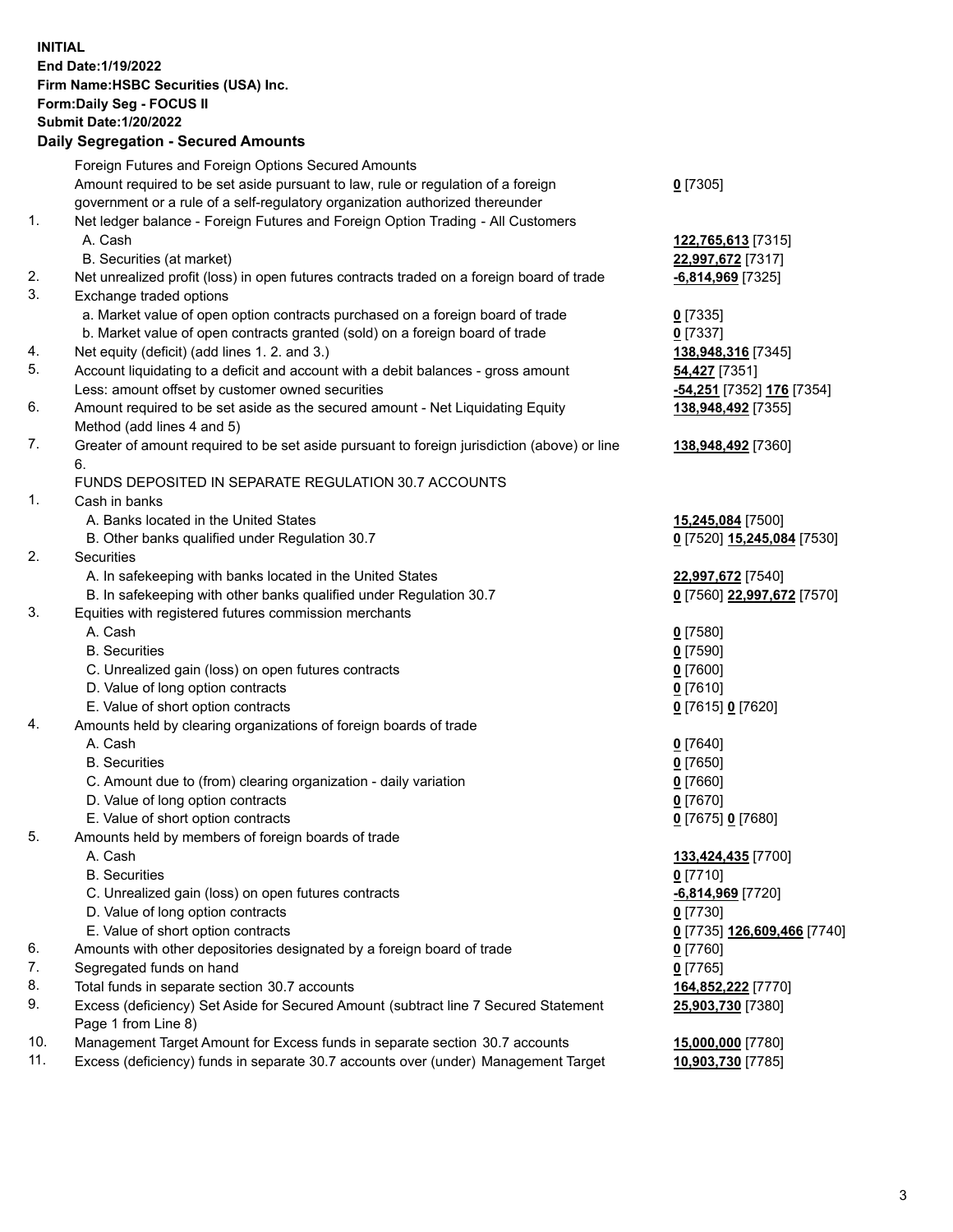|     | <b>INITIAL</b>                                                                                                                     |                                            |
|-----|------------------------------------------------------------------------------------------------------------------------------------|--------------------------------------------|
|     | End Date: 1/19/2022                                                                                                                |                                            |
|     | Firm Name: HSBC Securities (USA) Inc.                                                                                              |                                            |
|     | Form: Daily Seg - FOCUS II                                                                                                         |                                            |
|     | <b>Submit Date: 1/20/2022</b>                                                                                                      |                                            |
|     | Daily Segregation - Segregation Statement                                                                                          |                                            |
|     | SEGREGATION REQUIREMENTS(Section 4d(2) of the CEAct)                                                                               |                                            |
| 1.  |                                                                                                                                    |                                            |
|     | Net ledger balance<br>A. Cash                                                                                                      |                                            |
|     | B. Securities (at market)                                                                                                          | 2,986,009,501 [7010]<br>935,625,591 [7020] |
| 2.  |                                                                                                                                    |                                            |
| 3.  | Net unrealized profit (loss) in open futures contracts traded on a contract market                                                 | -1,153,094,822 [7030]                      |
|     | Exchange traded options                                                                                                            |                                            |
|     | A. Add market value of open option contracts purchased on a contract market                                                        | 911,166,932 [7032]                         |
| 4.  | B. Deduct market value of open option contracts granted (sold) on a contract market<br>Net equity (deficit) (add lines 1, 2 and 3) | -170,814,759 [7033]                        |
| 5.  | Accounts liquidating to a deficit and accounts with                                                                                | 3,508,892,443 [7040]                       |
|     | debit balances - gross amount                                                                                                      | 1,406,102 [7045]                           |
|     | Less: amount offset by customer securities                                                                                         | -1,406,102 [7047] 0 [7050]                 |
| 6.  | Amount required to be segregated (add lines 4 and 5)                                                                               | 3,508,892,443 [7060]                       |
|     | FUNDS IN SEGREGATED ACCOUNTS                                                                                                       |                                            |
| 7.  | Deposited in segregated funds bank accounts                                                                                        |                                            |
|     | A. Cash                                                                                                                            | 12,591,737 [7070]                          |
|     | B. Securities representing investments of customers' funds (at market)                                                             | $0$ [7080]                                 |
|     | C. Securities held for particular customers or option customers in lieu of cash (at                                                | 113,372,995 [7090]                         |
|     | market)                                                                                                                            |                                            |
| 8.  | Margins on deposit with derivatives clearing organizations of contract markets                                                     |                                            |
|     | A. Cash                                                                                                                            | 2,224,778,723 [7100]                       |
|     | B. Securities representing investments of customers' funds (at market)                                                             | $0$ [7110]                                 |
|     | C. Securities held for particular customers or option customers in lieu of cash (at                                                | 796,913,693 [7120]                         |
|     | market)                                                                                                                            |                                            |
| 9.  | Net settlement from (to) derivatives clearing organizations of contract markets                                                    | -287,475,079 [7130]                        |
| 10. | Exchange traded options                                                                                                            |                                            |
|     | A. Value of open long option contracts                                                                                             | 911, 166, 932 [7132]                       |
|     | B. Value of open short option contracts                                                                                            | -170,814,759 [7133]                        |
| 11. | Net equities with other FCMs                                                                                                       |                                            |
|     | A. Net liquidating equity                                                                                                          | -126,752 <sup>[7140]</sup>                 |
|     | B. Securities representing investments of customers' funds (at market)                                                             | $0$ [7160]                                 |
|     | C. Securities held for particular customers or option customers in lieu of cash (at                                                | 23,470,703 [7170]                          |
|     | market)                                                                                                                            |                                            |
| 12. | Segregated funds on hand                                                                                                           | 1,868,200 [7150]                           |
| 13. | Total amount in segregation (add lines 7 through 12)                                                                               | 3,625,746,393 [7180]                       |
| 14. | Excess (deficiency) funds in segregation (subtract line 6 from line 13)                                                            | 116,853,950 [7190]                         |
| 15. | Management Target Amount for Excess funds in segregation                                                                           | 106,000,000 [7194]                         |
| 16. | Excess (deficiency) funds in segregation over (under) Management Target Amount                                                     | 10,853,950 [7198]                          |

16. Excess (deficiency) funds in segregation over (under) Management Target Amount Excess